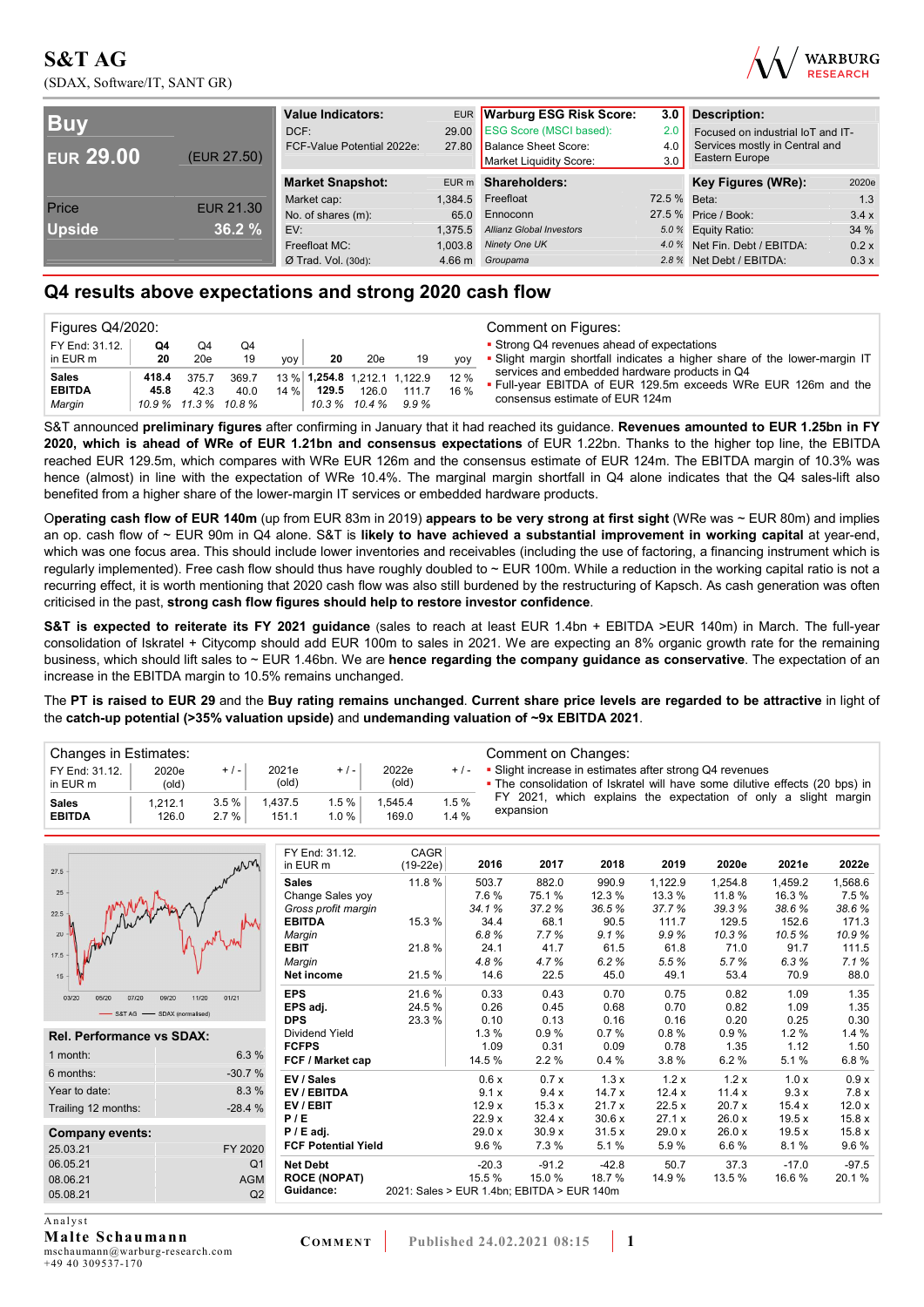

## **Company Background**

- The S&T AG is a supplier of IT services with a focus on Eastern Europe and Germany, Austria, Switzerland
- In recent years, S&T was refocused on soft- and hardware solutions aiming at the IoT-market
- The acquisition of Kontron strengthens the embedded hardware competence and provides access to industrial, medical or communication customers

## **Competitive Quality**

- The combination of S&T's software- and security-competence with Kontron's hardware expertise adds cross-selling-opportunities in the growing IoT-market, especially as security becomes an increasingly relevant feature
- Kontron's #2 positioning in the embedded computer area secures access to leading customers and provides the foundation for one of the strongest R&D pools in the embedded market in combination with S&Ts software expertise
- The cooperation with Foxconn provides access to to low cost production capabilities and can provide the foundation for additional future business areas (e.g. embedded server)
- About one-third of S&T's employees are specialised development engineers with a high level of expertise in the area of IoT niche products and embedded systems.
- S&T has been present in Eastern Europe for decades. Generally, the competitive pressure is lower in this region than in the more developed countries.

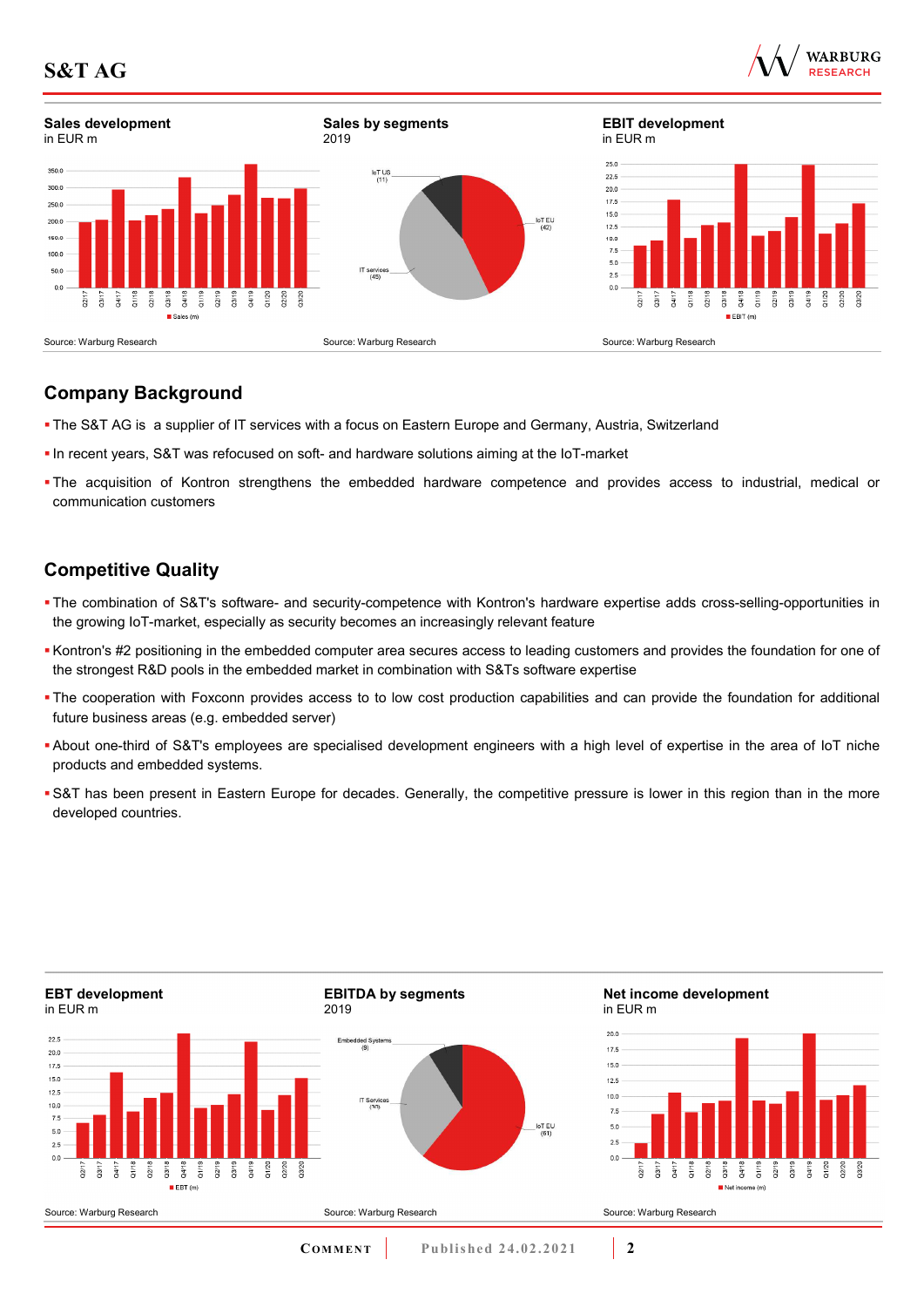

### DCF model Detailed forecast period **Transitional period** Transitional period Transitional period Transitional period Term. Value Figures in EUR m 2020e 2021e 2022e 2023e 2024e 2025e 2026e 2027e 2028e 2029e 2030e 2031e 2032e Sales 1,254.8 1,459.2 1,568.6 1,686.2 1,804.3 1,912.5 2,008.2 2,108.6 2,192.9 2,280.6 2,371.9 2,443.0 2,491.9 *Sales change 11.8 % 16.3 % 7.5 % 7.5 % 7.0 % 6.0 % 5.0 % 5.0 % 4.0 % 4.0 % 4.0 % 3.0 % 2.0 % 2.0 %* EBIT 71.0 91.7 111.5 126.5 140.7 149.2 156.6 164.5 171.0 177.9 185.0 190.6 194.4 *EBIT-margin 5.7 % 6.3 % 7.1 % 7.5 % 7.8 % 7.8 % 7.8 % 7.8 % 7.8 % 7.8 % 7.8 % 7.8 % 7.8 % Tax rate (EBT) 14.0 % 14.0 % 14.0 % 21.0 % 26.0 % 26.0 % 26.0 % 26.0 % 26.0 % 26.0 % 26.0 % 26.0 % 26.0 %*  NOPAT 61.1 78.9 95.9 99.9 104.1 110.4 115.9 121.7 126.6 131.6 136.9 141.0 143.8 Depreciation 58.5 60.9 59.7 59.0 57.7 61.2 64.3 67.5 70.2 73.0 75.9 78.2 79.7 *in % of Sales 4.7 % 4.2 % 3.8 % 3.5 % 3.2 % 3.2 % 3.2 % 3.2 % 3.2 % 3.2 % 3.2 % 3.2 % 3.2 %*  Changes in provisions 0.0 0.0 0.0 0.0 0.0 0.0 0.0 0.0 0.0 0.0 0.0 0.0 0.0 Change in Liquidity from - Working Capital -14.3 30.2 21.0 37.9 13.0 11.9 10.5 11.0 9.3 9.6 10.0 7.8 5.4 - Capex 29.5 30.5 31.0 34.6 37.0 63.1 66.3 69.6 72.4 75.3 78.3 80.6 82.2 *Capex in % of Sales 2.4 % 2.1 % 2.0 % 2.1 % 2.1 % 3.3 % 3.3 % 3.3 % 3.3 % 3.3 % 3.3 % 3.3 % 3.3 %*  Other 1.5 1.0 1.0 1.0 1.0 1.0 1.0 1.0 1.0 1.0 Free Cash Flow (WACC<br>Model) 1100 0dsh116w (w/h0O | 104.4 77.5 102.2 | 85.5 110.9 95.6 102.4 107.6 114.1 118.7 123.5 129.7 134.9 | 138<br>Model) PV of FCF 110.2 76.1 93.3 72.6 87.5 70.1 69.8 68.2 67.3 65.1 62.9 61.5 59.4 1,091 share of PVs **13.61 % 33.31 % 53.08 % Model parameter Valuation (m)** Derivation of WACC: Derivation of Beta: Present values 2032e 964 Terminal Value 1,091 Debt ratio 18.00 % Financial Strength 1.20 Financial liabilities 374 Cost of debt (after tax) 2.6 % Liquidity (share) 1.20 Pension liabilities 9

| WACC           | 7.56 % | <b>Beta</b>  | .30.، | <b>Equity Value</b>        | 1,887 | Value per share (EUR) | 29.02 |
|----------------|--------|--------------|-------|----------------------------|-------|-----------------------|-------|
|                |        |              |       | Liquidity                  | 223   | No. of shares (m)     | 65.0  |
|                |        | Others       | 1.25  | Market val. of investments |       |                       |       |
| Risk free rate | .50%   | Transparencv | .60   | Minority interest          |       |                       |       |
| Market return  | 7.00 % | Cvclicality  | 1.25  | Hybrid capital             |       |                       |       |

#### **Sensitivity Value per Share (EUR)**

|                  | <b>Terminal Growth</b> |        |       |                                      |       |       |       |                  | Delta EBIT-margin |         |       |                                                   |       |       |       |
|------------------|------------------------|--------|-------|--------------------------------------|-------|-------|-------|------------------|-------------------|---------|-------|---------------------------------------------------|-------|-------|-------|
| <b>Beta WACC</b> | 1.25%                  | 1.50 % |       | $1.75\%$ 2.00 % 2.25 % 2.50 % 2.75 % |       |       |       | <b>Beta WACC</b> | -1.5 pp           | -1.0 pp |       | $-0.5$ pp $+0.0$ pp $+0.5$ pp $+1.0$ pp $+1.5$ pp |       |       |       |
| 1.52 $8.6\%$     | 23.13                  | 23.53  | 23.97 | 24.44                                | 24.95 | 25.50 | 26.10 | 1.52 $8.6\%$     | 18.88             | 20.74   | 22.59 | 24.44                                             | 26.30 | 28.15 | 30.00 |
| $1.41 \t8.1\%$   | 24.93                  | 25.43  | 25.96 | 26.54                                | 27.17 | 27.86 | 28.61 | $1.41 \t8.1\%$   | 20.55             | 22.55   | 24.54 | 26.54                                             | 28.54 | 30.54 | 32.53 |
| 1.36 $7.8\%$     | 25.94                  | 26.49  | 27.08 | 27.73                                | 28.43 | 29.20 | 30.05 | 1.36 $7.8\%$     | 21.49             | 23.57   | 25.65 | 27.73                                             | 29.81 | 31.89 | 33.97 |
| $1.30$ $7.6\%$   | 27.03                  | 27.64  | 28.30 | 29.02                                | 29.81 | 30.68 | 31.64 | 1.30 $7.6\%$     | 22.52             | 24.69   | 26.86 | 29.02                                             | 31.19 | 33.36 | 35.53 |
| $1.24$ $7.3\%$   | 28.21                  | 28.89  | 29.63 | 30.44                                | 31.33 | 32.32 | 33.41 | $1.24$ 7.3 %     | 23.65             | 25.91   | 28.18 | 30.44                                             | 32.71 | 34.97 | 37.24 |
| 1.19 $7.1\%$     | 29.50                  | 30.26  | 31.09 | 32.00                                | 33.01 | 34.13 | 35.39 | 1.19 $7.1\%$     | 24.89             | 27.26   | 29.63 | 32.00                                             | 34.38 | 36.75 | 39.12 |
| 1.08 $6.6\%$     | 32.43                  | 33.40  | 34.46 | 35.64                                | 36.96 | 38.44 | 40.12 | 1.08 $6.6\%$     | 27.78             | 30.40   | 33.02 | 35.64                                             | 38.26 | 40.89 | 43.51 |

• For the coming years, high single digit growth is expected.

**Rising software sales should result in increasing margins at group level** 

Existing tax-losses should decrease the tax-rate until 2022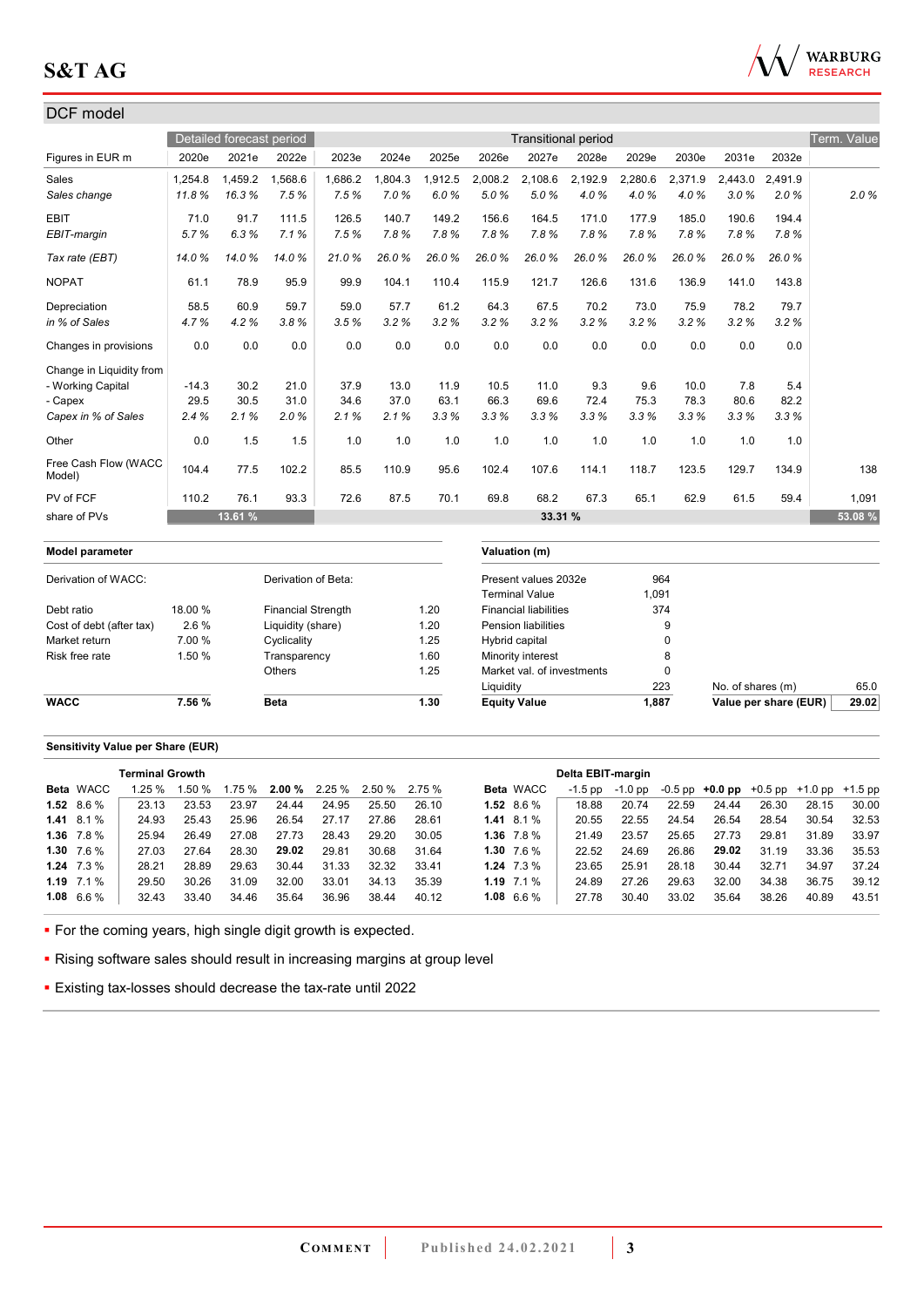

#### **Free Cash Flow Value Potential**

Warburg Research's valuation tool "FCF Value Potential" reflects the ability of the company to generate sustainable free cash flows. It is based on the "FCF potential" - a FCF "ex growth" figure - which assumes unchanged working capital and pure maintenance capex. A value indication is derived via the perpetuity of a given year's "FCF potential" with consideration of the weighted costs of capital. The fluctuating value indications over time add a timing element to the DCF model (our preferred valuation tool).

| in EUR m                                      | 2016   | 2017   | 2018    | 2019    | 2020e   | 2021e   | 2022e    |
|-----------------------------------------------|--------|--------|---------|---------|---------|---------|----------|
| Net Income before minorities                  | 20.4   | 29.4   | 48.5    | 49.5    | 54.4    | 72.4    | 89.5     |
| + Depreciation + Amortisation                 | 10.3   | 26.3   | 29.0    | 49.9    | 58.5    | 60.9    | 59.7     |
| - Net Interest Income                         | $-4.0$ | $-6.4$ | $-5.2$  | $-7.7$  | $-7.8$  | $-7.5$  | $-7.5$   |
| <b>Maintenance Capex</b>                      | 4.8    | 15.0   | 15.0    | 15.5    | 16.0    | 16.0    | 16.0     |
| + Other                                       | 0.0    | 0.0    | 0.0     | $-9.5$  | $-7.6$  | $-10.1$ | $-12.5$  |
| = Free Cash Flow Potential                    | 29.9   | 47.0   | 67.7    | 82.2    | 97.0    | 114.7   | 128.2    |
| FCF Potential Yield (on market EV)            | 9.6%   | 7.3%   | 5.1%    | 5.9%    | 6.6%    | 8.1%    | 9.6%     |
| <b>WACC</b>                                   | 7.56 % | 7.56 % | 7.56 %  | 7.56 %  | 7.56 %  | 7.56 %  | 7.56 %   |
| = Enterprise Value (EV)                       | 311.6  | 640.4  | 1,334.2 | 1,388.0 | 1,470.4 | 1,416.2 | 1,335.7  |
| = Fair Enterprise Value                       | 395.3  | 622.3  | 895.1   | 1,087.0 | 1,283.8 | 1,517.2 | 1,696.5  |
| - Net Debt (Cash)                             | 41.3   | 41.3   | 41.3    | 41.3    | 27.8    | $-26.4$ | $-106.9$ |
| <b>Pension Liabilities</b>                    | 9.4    | 9.4    | 9.4     | 9.4     | 9.4     | 9.4     | 9.4      |
| - Other                                       | 0.0    | 0.0    | 0.0     | 0.0     | 0.0     | 0.0     | 0.0      |
| - Market value of minorities                  | 0.0    | 0.0    | 0.0     | 0.0     | 8.0     | 8.0     | 8.0      |
| + Market value of investments                 | 0.0    | 0.0    | 0.0     | 0.0     | 23.0    | 23.0    | 23.0     |
| = Fair Market Capitalisation                  | 344.6  | 571.6  | 844.4   | 1,036.2 | 1,261.6 | 1,549.2 | 1,808.9  |
| Number of shares, average                     | 44.0   | 52.5   | 64.3    | 65.9    | 65.0    | 65.0    | 65.0     |
| = Fair value per share (EUR)                  | 7.83   | 10.88  | 13.13   | 15.73   | 19.41   | 23.83   | 27.83    |
| premium (-) / discount (+) in %               |        |        |         |         | $-8.9%$ | 11.9 %  | 30.7%    |
| <b>Sensitivity Fair value per Share (EUR)</b> |        |        |         |         |         |         |          |
| 10.56 %                                       | 3.57   | 6.07   | 9.08    | 11.19   | 13.80   | 17.20   | 20.41    |
| 9.56 %                                        | 4.03   | 6.79   | 10.11   | 12.44   | 15.28   | 18.95   | 22.37    |
| 8.56 %                                        | 4.59   | 7.68   | 11.38   | 13.99   | 17.10   | 21.11   | 24.78    |
| <b>WACC</b><br>7.56 %                         | 5.30   | 8.79   | 12.99   | 15.94   | 19.41   | 23.83   | 27.83    |
| 6.56 %                                        | 6.23   | 10.25  | 15.09   | 18.49   | 22.42   | 27.39   | 31.81    |
| 5.56 %                                        | 7.49   | 12.24  | 17.95   | 21.96   | 26.51   | 32.23   | 37.22    |
| 4.56 %                                        | 9.30   | 15.09  | 22.05   | 26.95   | 32.41   | 39.19   | 45.00    |

• The net income is being adjusted for the normalised tax rate (26%)

**The PV of existing tax losses (EUR 22m) is being included as an asset** 

Maintenance CAPEX include capitalised development expenses

Adjusted for IFRS 16 effect

• The value indication increases along with the positive margin development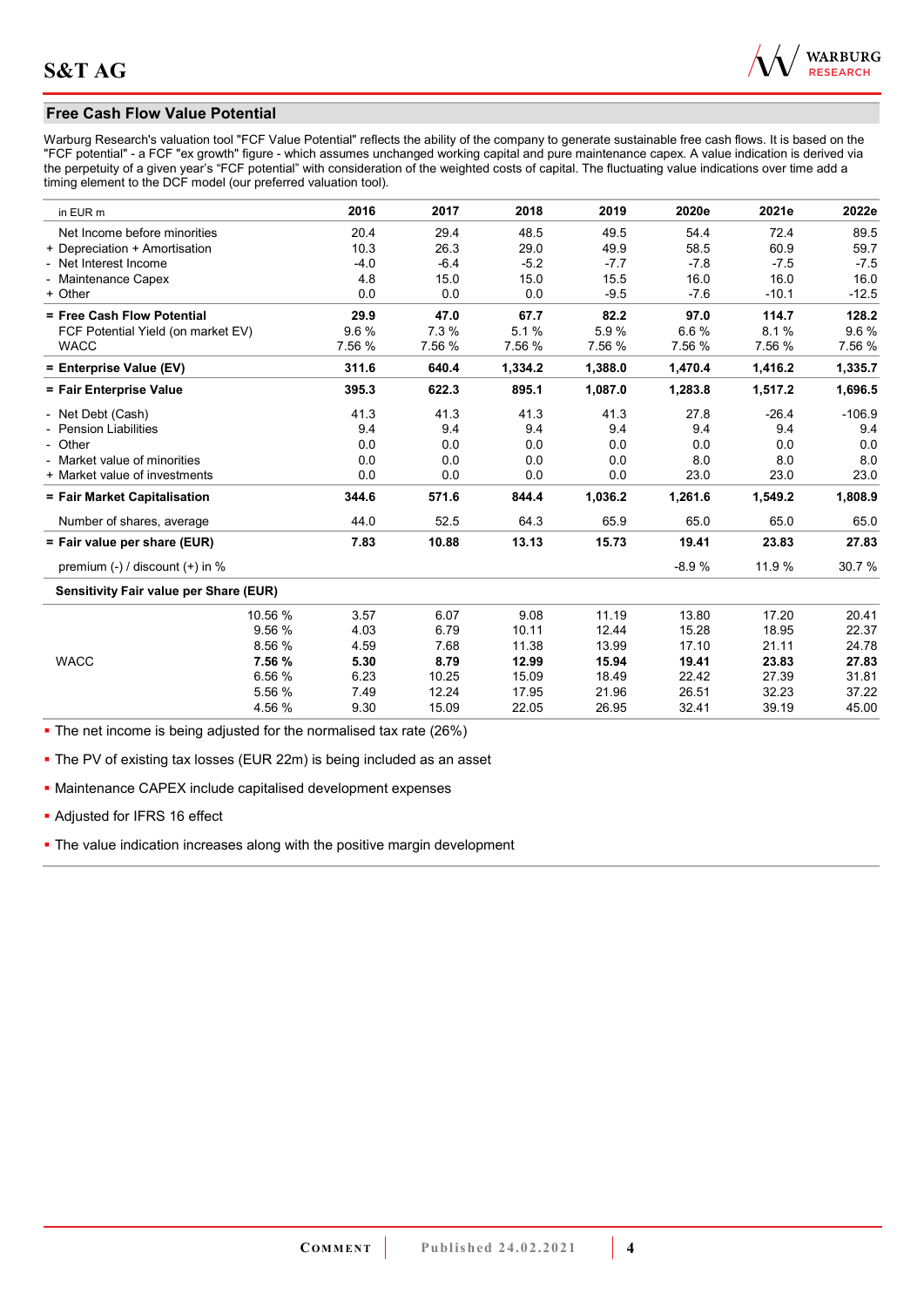

| Valuation                           |         |        |         |        |        |       |       |
|-------------------------------------|---------|--------|---------|--------|--------|-------|-------|
|                                     | 2016    | 2017   | 2018    | 2019   | 2020e  | 2021e | 2022e |
| Price / Book                        | 2.2x    | 2.4x   | 3.9x    | 3.6x   | 3.4x   | 2.9x  | 2.5x  |
| Book value per share ex intangibles | $-0.60$ | 1.82   | 2.25    | 1.16   | 1.47   | 2.59  | 3.73  |
| EV / Sales                          | 0.6x    | 0.7x   | 1.3x    | 1.2x   | 1.2x   | 1.0x  | 0.9x  |
| EV / EBITDA                         | 9.1x    | 9.4x   | 14.7x   | 12.4 x | 11.4x  | 9.3x  | 7.8x  |
| EV / EBIT                           | 12.9x   | 15.3 x | 21.7x   | 22.5 x | 20.7 x | 15.4x | 12.0x |
| EV / EBIT adj.*                     | 14.7x   | 14.9x  | 22.3x   | 23.8 x | 18.6x  | 14.2x | 11.4x |
| P / FCF                             | 6.9x    | 45.2 x | 235.0 x | 26.2 x | 16.3x  | 19.6x | 14.7x |
| P/E                                 | 22.9 x  | 32.4 x | 30.6x   | 27.1 x | 26.0 x | 19.5x | 15.8x |
| $P / E$ adj.*                       | 29.0 x  | 30.9x  | 31.5x   | 29.0 x | 26.0x  | 19.5x | 15.8x |
| Dividend Yield                      | $1.3\%$ | 0.9%   | 0.7%    | 0.8%   | 0.9%   | 1.2%  | 1.4%  |
| FCF Potential Yield (on market EV)  | $9.6\%$ | 7.3%   | 5.1%    | 5.9%   | 6.6%   | 8.1%  | 9.6%  |
| *Adjustments made for: -            |         |        |         |        |        |       |       |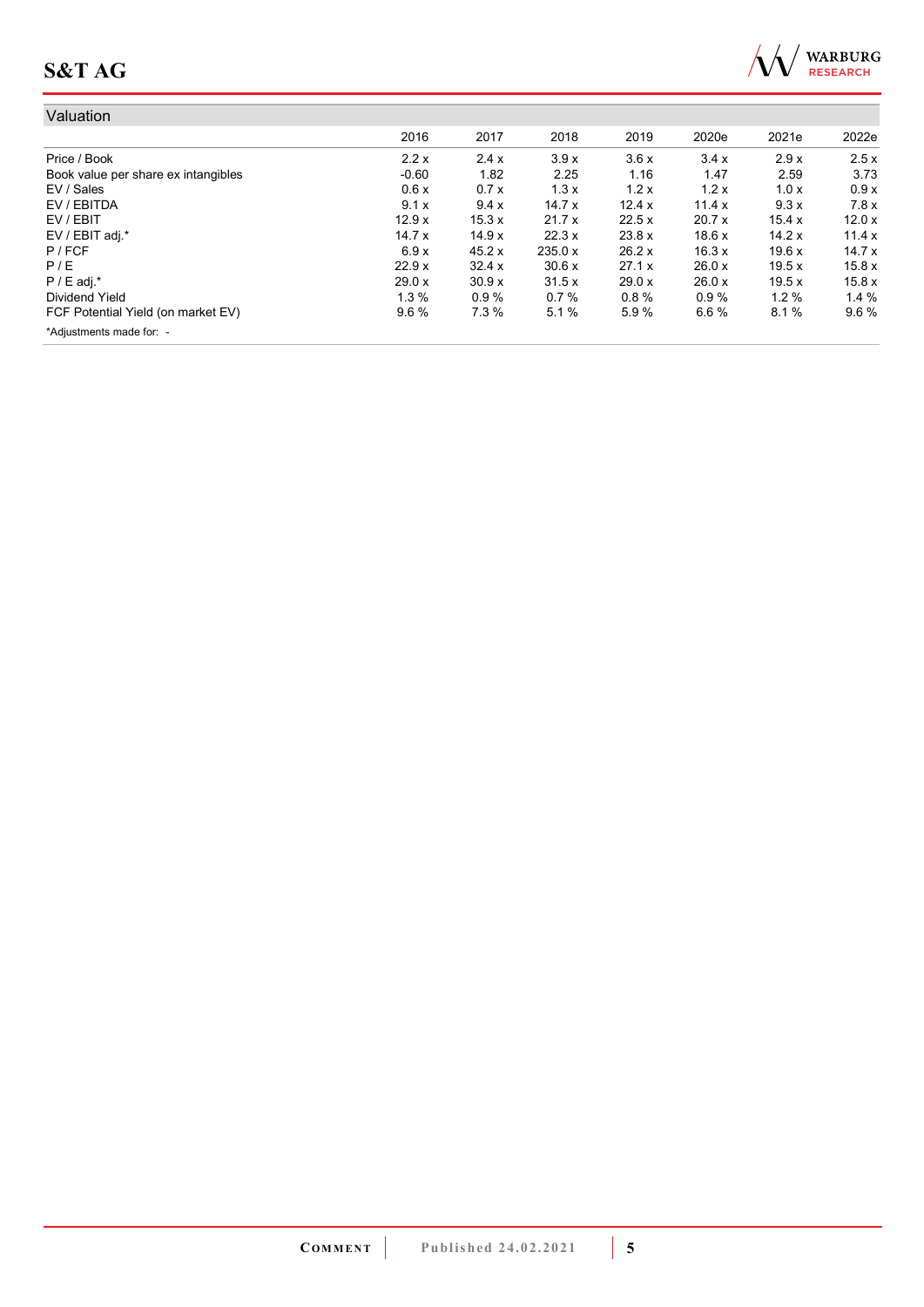#### **Consolidated profit & loss**



| In EUR <sub>m</sub>                              | 2016   | 2017  | 2018    | 2019    | 2020e   | 2021e   | 2022e   |
|--------------------------------------------------|--------|-------|---------|---------|---------|---------|---------|
| <b>Sales</b>                                     | 503.7  | 882.0 | 990.9   | 1,122.9 | 1,254.8 | 1,459.2 | 1,568.6 |
| Change Sales yoy                                 | 7.6%   | 75.1% | 12.3 %  | 13.3 %  | 11.8 %  | 16.3%   | 7.5%    |
| Increase / decrease in inventory                 | 0.0    | 0.0   | 0.0     | 0.0     | 0.0     | 0.0     | 0.0     |
| Own work capitalised                             | 2.8    | 13.4  | 15.1    | 15.5    | 16.0    | 16.0    | 16.0    |
| <b>Total Sales</b>                               | 506.5  | 895.3 | 1,006.0 | 1,138.4 | 1,270.8 | 1,475.2 | 1,584.6 |
| Material expenses                                | 334.8  | 567.0 | 644.3   | 715.4   | 778.0   | 912.0   | 978.8   |
| <b>Gross profit</b>                              | 171.7  | 328.3 | 361.7   | 423.1   | 492.8   | 563.2   | 605.8   |
| Gross profit margin                              | 34.1%  | 37.2% | 36.5%   | 37.7%   | 39.3%   | 38.6%   | 38.6%   |
| Personnel expenses                               | 93.5   | 179.4 | 194.6   | 245.2   | 281.1   | 318.7   | 338.8   |
| Other operating income                           | 6.1    | 8.5   | 7.5     | 8.0     | 6.2     | 7.3     | 7.8     |
| Other operating expenses                         | 50.0   | 89.4  | 84.0    | 74.2    | 88.5    | 99.2    | 103.5   |
| Unfrequent items                                 | 0.0    | 0.0   | 0.0     | 0.0     | 0.0     | 0.0     | 0.0     |
| <b>EBITDA</b>                                    | 34.4   | 68.1  | 90.5    | 111.7   | 129.5   | 152.6   | 171.3   |
| Margin                                           | 6.8%   | 7.7%  | 9.1%    | 9.9%    | 10.3%   | 10.5%   | 10.9%   |
| Depreciation of fixed assets                     | 3.5    | 7.4   | 8.2     | 25.9    | 31.5    | 33.9    | 34.7    |
| <b>EBITA</b>                                     | 30.9   | 60.7  | 82.3    | 85.8    | 98.0    | 118.7   | 136.5   |
| Amortisation of intangible assets                | 6.7    | 18.9  | 20.8    | 24.0    | 27.0    | 27.0    | 25.0    |
| Goodwill amortisation                            | 0.0    | 0.0   | 0.0     | 0.0     | 0.0     | 0.0     | 0.0     |
| <b>EBIT</b>                                      | 24.1   | 41.7  | 61.5    | 61.8    | 71.0    | 91.7    | 111.5   |
| Margin                                           | 4.8%   | 4.7%  | 6.2%    | 5.5%    | 5.7%    | 6.3%    | 7.1%    |
| EBIT adj.                                        | 21.2   | 43.0  | 59.8    | 58.4    | 79.0    | 99.7    | 117.5   |
| Interest income                                  | 0.3    | 0.6   | 1.0     | 1.3     | 2.0     | 0.5     | 0.5     |
| Interest expenses                                | 4.4    | 6.9   | 6.2     | 9.0     | 9.8     | 8.0     | 8.0     |
| Other financial income (loss)                    | 0.0    | 0.0   | 0.0     | 0.0     | 0.0     | 0.0     | 0.0     |
| <b>EBT</b>                                       | 20.1   | 35.4  | 56.3    | 54.1    | 63.2    | 84.2    | 104.0   |
| Margin                                           | 4.0%   | 4.0%  | 5.7%    | 4.8%    | 5.0%    | 5.8%    | 6.6%    |
| <b>Total taxes</b>                               | $-0.3$ | 6.0   | 7.9     | 4.6     | 8.9     | 11.8    | 14.6    |
| Net income from continuing operations            | 20.4   | 29.4  | 48.5    | 49.5    | 54.4    | 72.4    | 89.5    |
| Income from discontinued operations (net of tax) | 0.0    | 0.0   | 0.0     | 0.0     | 0.0     | 0.0     | 0.0     |
| Net income before minorities                     | 20.4   | 29.4  | 48.5    | 49.5    | 54.4    | 72.4    | 89.5    |
| Minority interest                                | 5.8    | 6.9   | 3.5     | 0.4     | 0.9     | 1.5     | 1.5     |
| <b>Net income</b>                                | 14.6   | 22.5  | 45.0    | 49.1    | 53.4    | 70.9    | 88.0    |
| Margin                                           | 2.9%   | 2.6%  | 4.5%    | 4.4%    | 4.3%    | 4.9%    | 5.6%    |
| Number of shares, average                        | 44.0   | 52.5  | 64.3    | 65.9    | 65.0    | 65.0    | 65.0    |
| <b>EPS</b>                                       | 0.33   | 0.43  | 0.70    | 0.75    | 0.82    | 1.09    | 1.35    |
| EPS adj.                                         | 0.26   | 0.45  | 0.68    | 0.70    | 0.82    | 1.09    | 1.35    |
| *Adjustments made for:                           |        |       |         |         |         |         |         |

#### **Guidance: 2021: Sales > EUR 1.4bn; EBITDA > EUR 140m**

#### **Financial Ratios**

| 2017    | 2018    | 2019    | 2020e   | 2021e   | 2022e   |
|---------|---------|---------|---------|---------|---------|
| 93.8 %  | 92.4%   | 91.4%   | 91.0%   | 90.6%   | 90.1%   |
| 1.0x    | 3.8x    | 0.0 x   | 1.3x    | 1.8x    | 2.9x    |
| 9.8x    | 14.7x   | 12.4 x  | 13.2x   | 19.1 x  | 21.4 x  |
| 17.0 %  | 14.0 %  | 8.4 %   | 14.0 %  | 14.0 %  | 14.0 %  |
| 23.3 %  | 21.2%   | 21.3%   | 23.9 %  | 22.4 %  | 21.8%   |
| 358.964 | 384,085 | 414,531 | 441.182 | 488,587 | 500,220 |
|         |         |         |         |         |         |

2016 2017 2018 2019 2020e 2021e 2022e

- Gross profit margin - Total Operating Costs / Sales - EBIT margin







**Performance per Share** 



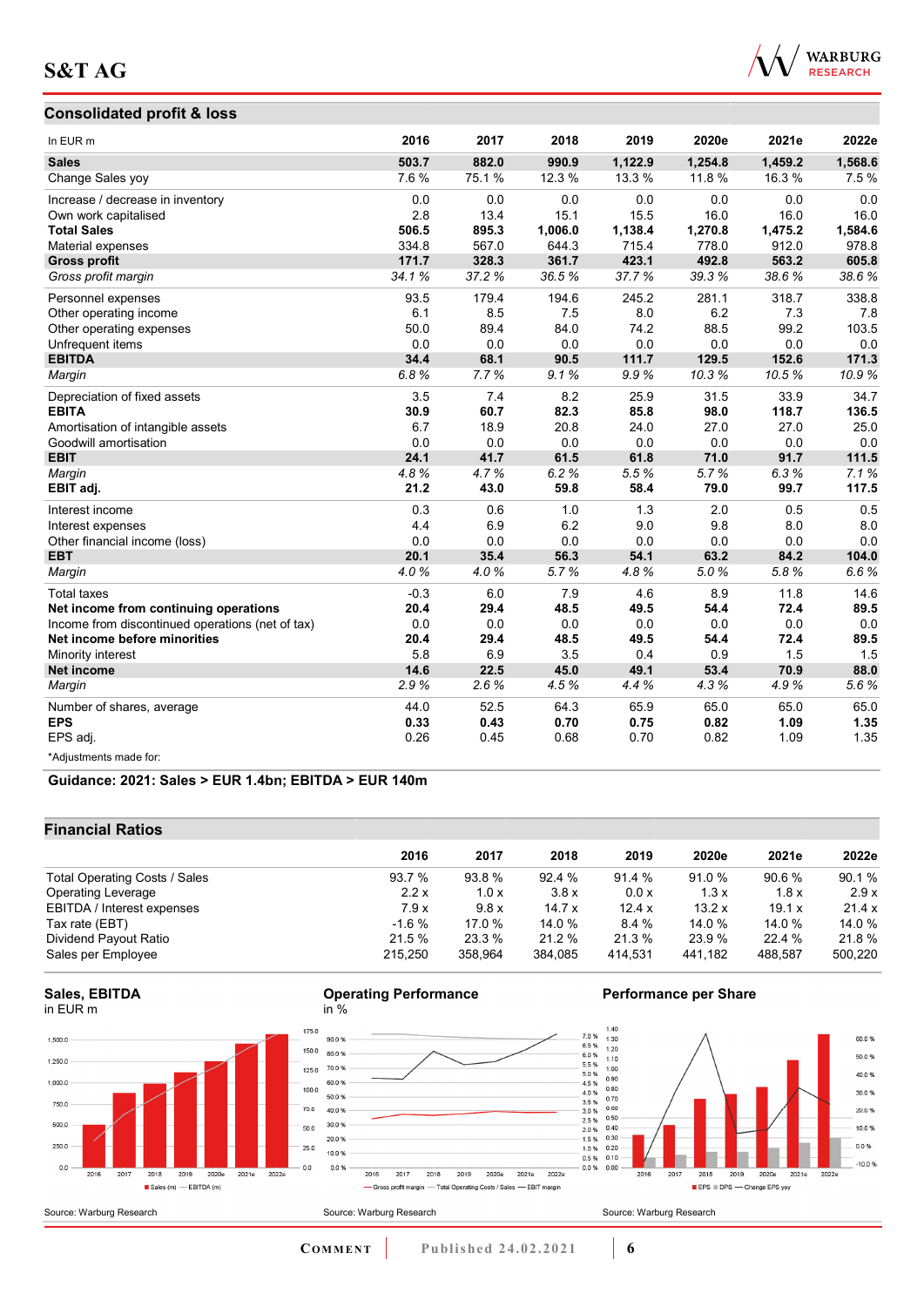## **Consolidated balance sheet**



| <b>Consolidated balance sheet</b>                       |        |        |        |         |         |         |         |
|---------------------------------------------------------|--------|--------|--------|---------|---------|---------|---------|
| In EUR m                                                | 2016   | 2017   | 2018   | 2019    | 2020e   | 2021e   | 2022e   |
| <b>Assets</b>                                           |        |        |        |         |         |         |         |
| Goodwill and other intangible assets                    | 183.2  | 189.9  | 207.6  | 294.9   | 319.4   | 313.4   | 309.4   |
| thereof other intangible assets                         | 183.2  | 85.0   | 37.6   | 47.0    | 69.5    | 63.5    | 59.5    |
| thereof Goodwill                                        | 0.0    | 104.9  | 120.0  | 194.4   | 194.4   | 194.4   | 194.4   |
| Property, plant and equipment                           | 27.5   | 31.9   | 37.1   | 99.8    | 91.9    | 67.5    | 42.7    |
| <b>Financial assets</b>                                 | 12.1   | 17.5   | 17.7   | 0.0     | 0.0     | 0.0     | 0.0     |
| Other long-term assets                                  | 0.0    | 0.0    | 0.0    | 0.0     | 0.0     | 0.0     | 0.0     |
| <b>Fixed assets</b>                                     | 222.8  | 239.3  | 262.4  | 394.7   | 411.2   | 380.8   | 352.1   |
| Inventories                                             | 84.9   | 104.0  | 130.8  | 146.8   | 163.0   | 184.7   | 196.1   |
| Accounts receivable                                     | 168.6  | 172.4  | 207.0  | 242.7   | 226.9   | 271.8   | 300.8   |
| Liquid assets                                           | 125.6  | 216.9  | 171.8  | 312.3   | 316.7   | 362.0   | 433.5   |
| Other short-term assets                                 | 66.9   | 72.1   | 76.1   | 129.3   | 129.3   | 129.3   | 129.3   |
| <b>Current assets</b>                                   | 445.9  | 565.5  | 585.6  | 831.0   | 836.0   | 947.8   | 1,059.7 |
| <b>Total Assets</b>                                     | 668.7  | 804.8  | 847.9  | 1,225.7 | 1,247.2 | 1,328.6 | 1,411.8 |
| Liabilities and shareholders' equity                    |        |        |        |         |         |         |         |
| Subscribed capital                                      | 48.9   | 63.4   | 66.1   | 66.1    | 66.1    | 66.1    | 66.1    |
| Capital reserve                                         | 44.9   | 167.8  | 177.4  | 170.1   | 170.1   | 170.1   | 170.1   |
| Retained earnings                                       | 61.9   | 79.5   | 116.2  | 154.7   | 197.5   | 255.0   | 326.3   |
| Other equity components                                 | $-1.8$ | $-5.7$ | $-3.7$ | $-18.2$ | $-16.2$ | $-4.8$  | $-3.3$  |
| Shareholders' equity                                    | 154.0  | 305.1  | 356.0  | 372.7   | 417.4   | 486.4   | 559.2   |
| Minority interest                                       | 87.0   | 26.7   | 11.3   | 12.4    | 12.4    | 12.4    | 12.4    |
| <b>Total equity</b>                                     | 241.1  | 331.9  | 367.3  | 385.1   | 429.8   | 498.7   | 571.5   |
| Provisions                                              | 50.7   | 57.9   | 42.6   | 84.3    | 64.3    | 64.3    | 64.3    |
| thereof provisions for pensions and similar obligations | 11.6   | 1.8    | 1.7    | 9.4     | 9.4     | 9.4     | 9.4     |
| Financial liabilities (total)                           | 93.6   | 123.9  | 127.2  | 353.6   | 344.6   | 335.6   | 326.6   |
| thereof short-term financial liabilities                | 19.5   | 46.4   | 39.6   | 62.8    | 62.8    | 62.8    | 62.8    |
| Accounts payable                                        | 134.3  | 154.9  | 177.0  | 205.0   | 223.5   | 259.9   | 279.3   |
| Other liabilities                                       | 149.1  | 136.3  | 133.9  | 197.7   | 185.0   | 170.0   | 170.0   |
| <b>Liabilities</b>                                      | 427.7  | 473.0  | 480.7  | 840.7   | 817.5   | 829.9   | 840.3   |
| Total liabilities and shareholders' equity              | 668.7  | 804.8  | 847.9  | 1,225.7 | 1,247.2 | 1,328.6 | 1,411.8 |

# **Financial Ratios**

|                                         | 2016    | 2017     | 2018     | 2019   | 2020e  | 2021e   | 2022e    |
|-----------------------------------------|---------|----------|----------|--------|--------|---------|----------|
| <b>Efficiency of Capital Employment</b> |         |          |          |        |        |         |          |
| <b>Operating Assets Turnover</b>        | 3.7x    | 6.1x     | 6.2x     | 5.3x   | 6.7x   | 7.5x    | 8.2x     |
| Capital Employed Turnover               | 2.3x    | 3.7x     | 3.1x     | 2.6x   | 2.7x   | 3.0x    | 3.3x     |
| <b>ROA</b>                              | 6.5%    | 9.4%     | 17.1 %   | 12.4 % | 13.0 % | 18.6 %  | 25.0 %   |
| <b>Return on Capital</b>                |         |          |          |        |        |         |          |
| ROCE (NOPAT)                            | 15.5 %  | 15.0 %   | 18.7 %   | 14.9%  | 13.5 % | 16.6 %  | 20.1 %   |
| <b>ROE</b>                              | 11.5 %  | 9.8%     | 13.6 %   | 13.5 % | 13.5 % | 15.7 %  | 16.8%    |
| Adj. ROE                                | 9.2%    | 10.3 %   | 13.2 %   | 12.6 % | 13.5 % | 15.7 %  | 16.8%    |
| <b>Balance sheet quality</b>            |         |          |          |        |        |         |          |
| Net Debt                                | $-20.3$ | $-91.2$  | $-42.8$  | 50.7   | 37.3   | $-17.0$ | $-97.5$  |
| Net Financial Debt                      | $-32.0$ | $-93.1$  | $-44.6$  | 41.3   | 27.8   | $-26.4$ | $-106.9$ |
| Net Gearing                             | $-8.4%$ | $-27.5%$ | $-11.7%$ | 13.2%  | 8.7%   | $-3.4%$ | $-17.1%$ |
| Net Fin. Debt / EBITDA                  | n.a.    | n.a.     | n.a.     | 37.0 % | 21.5 % | n.a.    | n.a.     |
| Book Value / Share                      | 3.1     | 4.8      | 5.4      | 5.6    | 6.2    | 7.3     | 8.4      |
| Book value per share ex intangibles     | $-0.6$  | 1.8      | 2.2      | 1.2    | 1.5    | 2.6     | 3.7      |



**COMMENT Published 24.02.2021 <b>7**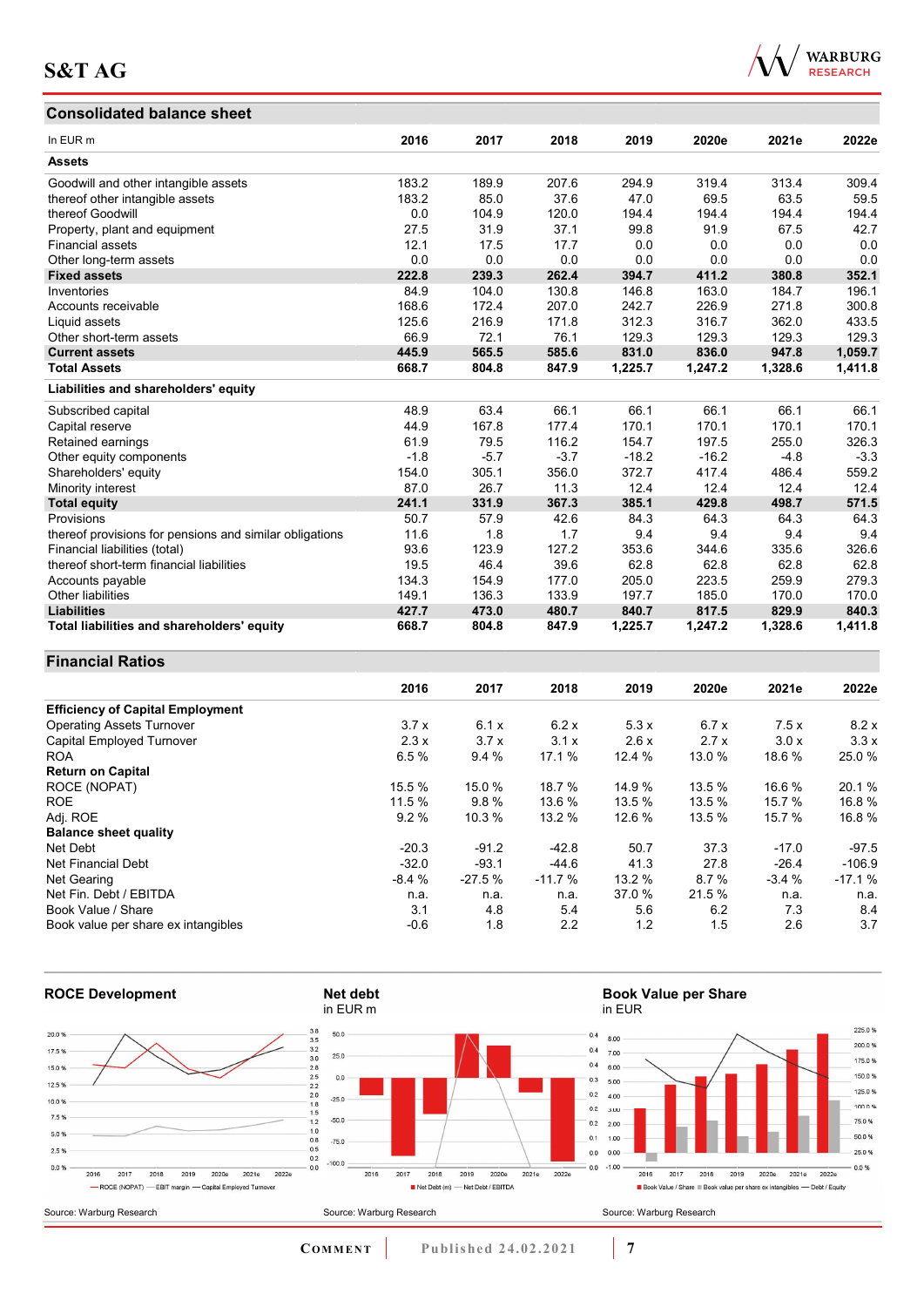#### **Consolidated cash flow statement**



| In EUR m                                               | 2016   | 2017    | 2018    | 2019    | 2020e   | 2021e   | 2022e   |
|--------------------------------------------------------|--------|---------|---------|---------|---------|---------|---------|
| Net income                                             | 20.4   | 29.4    | 48.5    | 49.5    | 54.4    | 72.4    | 89.5    |
| Depreciation of fixed assets                           | 3.5    | 7.4     | 8.2     | 25.9    | 31.5    | 33.9    | 34.7    |
| Amortisation of goodwill                               | 0.0    | 0.0     | 0.0     | 0.0     | 0.0     | 0.0     | 0.0     |
| Amortisation of intangible assets                      | 6.7    | 18.9    | 20.8    | 24.0    | 27.0    | 27.0    | 25.0    |
| Increase/decrease in long-term provisions              | 0.0    | 0.0     | $-0.1$  | $-31.9$ | 0.0     | 0.0     | 0.0     |
| Other non-cash income and expenses                     | $-1.4$ | $-19.3$ | $-21.3$ | $-7.6$  | $-20.0$ | $-10.0$ | 0.0     |
| Cash Flow before NWC change                            | 29.3   | 36.4    | 56.1    | 59.9    | 92.8    | 123.3   | 149.2   |
| Increase / decrease in inventory                       | 9.3    | $-17.9$ | $-4.1$  | $-1.4$  | $-16.2$ | $-21.7$ | $-11.4$ |
| Increase / decrease in accounts receivable             | $-1.5$ | 5.5     | $-23.1$ | 49.7    | 15.8    | $-44.9$ | $-29.0$ |
| Increase / decrease in accounts payable                | 20.3   | 15.2    | 2.1     | $-30.0$ | 14.8    | 36.4    | 19.4    |
| Increase / decrease in other working capital positions | 0.0    | 0.0     | 0.0     | 0.0     | 10.0    | 10.0    | 0.0     |
| Increase / decrease in working capital (total)         | 28.2   | 2.8     | $-25.1$ | 18.3    | 24.3    | $-20.2$ | $-21.0$ |
| Net cash provided by operating activities [1]          | 57.5   | 39.2    | 31.0    | 78.2    | 117.2   | 103.1   | 128.2   |
| Investments in intangible assets                       | $-6.0$ | $-17.5$ | $-18.1$ | $-18.6$ | $-21.0$ | $-21.0$ | $-21.0$ |
| Investments in property, plant and equipment           | $-3.5$ | $-11.8$ | $-7.7$  | $-8.5$  | $-8.5$  | $-9.5$  | $-10.0$ |
| Payments for acquisitions                              | 59.2   | $-11.8$ | $-50.4$ | $-40.5$ | $-53.5$ | $-5.0$  | 0.0     |
| <b>Financial investments</b>                           | 0.0    | 0.0     | 0.0     | 0.0     | 0.0     | 0.0     | 0.0     |
| Income from asset disposals                            | 3.2    | 1.1     | 1.1     | 2.3     | 0.0     | 0.0     | 0.0     |
| Net cash provided by investing activities [2]          | 53.1   | $-33.7$ | $-74.4$ | $-65.4$ | $-83.0$ | $-35.5$ | $-31.0$ |
| Change in financial liabilities                        | 39.8   | 28.8    | 1.2     | 128.1   | $-9.0$  | $-9.0$  | $-9.0$  |
| Dividends paid                                         | $-3.5$ | $-4.9$  | $-8.3$  | $-10.6$ | $-10.7$ | $-13.4$ | $-16.7$ |
| Purchase of own shares                                 | 0.0    | 0.0     | 0.0     | $-14.6$ | 0.0     | 0.0     | 0.0     |
| Capital measures                                       | 44.0   | 86.9    | 2.2     | 0.0     | 0.0     | 0.0     | 0.0     |
| Other                                                  | $-4.3$ | $-11.6$ | 0.0     | 0.0     | $-10.0$ | 0.0     | 0.0     |
| Net cash provided by financing activities [3]          | 75.9   | 99.2    | $-5.0$  | 102.9   | $-29.7$ | $-22.4$ | $-25.7$ |
| Change in liquid funds [1]+[2]+[3]                     | 186.5  | 104.7   | $-48.4$ | 115.7   | 4.5     | 45.2    | 71.5    |
| Effects of exchange-rate changes on cash               | 0.0    | 0.0     | 0.3     | 1.1     | 0.0     | 0.0     | 0.0     |
| Cash and cash equivalent at end of period              | 246.8  | 230.2   | 168.8   | 288.6   | 316.7   | 362.0   | 433.5   |

#### **Financial Ratios**

| T THANGH INANO                       |          |         |         |         |         |         |         |
|--------------------------------------|----------|---------|---------|---------|---------|---------|---------|
|                                      | 2016     | 2017    | 2018    | 2019    | 2020e   | 2021e   | 2022e   |
| <b>Cash Flow</b>                     |          |         |         |         |         |         |         |
| <b>FCF</b>                           | 48.2     | 16.2    | 5.9     | 51.1    | 87.7    | 72.6    | 97.2    |
| Free Cash Flow / Sales               | 9.6%     | 1.8%    | 0.6%    | 4.5 %   | 7.0%    | 5.0%    | 6.2%    |
| <b>Free Cash Flow Potential</b>      | 29.9     | 47.0    | 67.7    | 82.2    | 97.0    | 114.7   | 128.2   |
| Free Cash Flow / Net Profit          | 330.4 %  | 71.9 %  | 13.0 %  | 104.0 % | 164.0 % | 102.3 % | 110.5 % |
| Interest Received / Avg. Cash        | 0.4%     | 0.3%    | 0.5%    | 0.5%    | 0.6%    | 0.1%    | 0.1%    |
| Interest Paid / Avg. Debt            | 6.0%     | 6.4 %   | 4.9%    | 3.7%    | 2.8%    | 2.4%    | 2.4 %   |
| <b>Management of Funds</b>           |          |         |         |         |         |         |         |
| Investment ratio                     | 1.9%     | 3.3%    | $2.6\%$ | 2.4%    | 2.4%    | 2.1%    | 2.0%    |
| Maint. Capex / Sales                 | $1.0 \%$ | 1.7%    | 1.5%    | 1.4%    | 1.3%    | 1.1%    | 1.0%    |
| Capex / Dep                          | 92.4 %   | 111.1 % | 89.0 %  | 54.3 %  | 50.5 %  | 50.1%   | 51.9%   |
| Avg. Working Capital / Sales         | 14.8 %   | 12.5%   | 11.9 %  | 10.4%   | 8.3%    | 7.6%    | 8.7%    |
| Trade Debtors / Trade Creditors      | 125.5 %  | 111.3 % | 117.0 % | 118.4 % | 101.5 % | 104.6 % | 107.7 % |
| <b>Inventory Turnover</b>            | 3.9x     | 5.5x    | 4.9x    | 4.9x    | 4.8x    | 4.9x    | 5.0x    |
| Receivables collection period (days) | 122      | 71      | 76      | 79      | 66      | 68      | 70      |
| Payables payment period (days)       | 146      | 100     | 100     | 105     | 105     | 104     | 104     |
| Cash conversion cycle (Days)         | 58       | 32      | 29      | 12      | 5       | 10      | 13      |

#### **CAPEX and Cash Flow**  in EUR m

Source: Warburg Research



**Free Cash Flow Generation** 

Source: Warburg Research

#### 10.0% 100.0  $9.0%$  $90,0$ 8.0 % 800 7.0 % 70.0 60.0 6.0% 5.0 %  $50.0$  $40.0$  $4.0%$  $3.0%$  $30.0$  $-2.0%$ 20.0  $10.0$ 1.0 %  $_{0.0}$  $0.0%$  $2018$  $\frac{1}{2016}$  $2017$ 2019 2020e  $2021e$ 2022e FCF (m) - Free Cash Flow / Sales

#### **Working Capital**

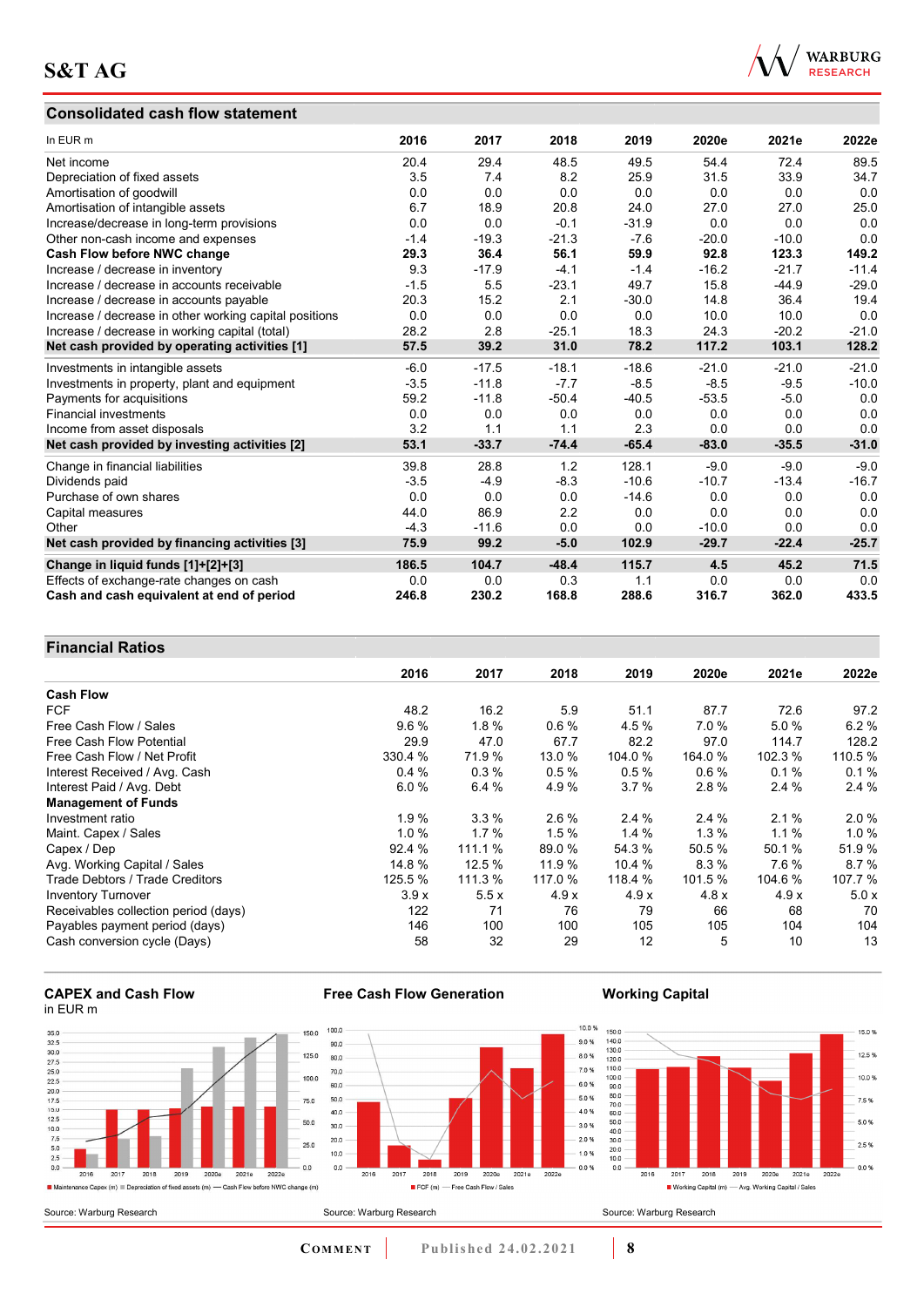

#### **LEGAL DISCLAIMER**

This research report ("investment recommendation") was prepared by the Warburg Research GmbH, a fully owned subsidiary of the M.M.Warburg & CO (AG & Co.) KGaA and is passed on by the M.M.Warburg & CO (AG & Co.) KGaA. It is intended solely for the recipient and may not be passed on to another company without their prior consent, regardless of whether the company is part of the same corporation or not. It contains selected information and does not purport to be complete. The investment recommendation is based on publicly available information and data ("information") believed to be accurate and complete. Warburg Research GmbH neither examines the information for accuracy and completeness, nor guarantees its accuracy and completeness. Possible errors or incompleteness of the information do not constitute grounds for liability of M.M.Warburg & CO (AG & Co.) KGaA or Warburg Research GmbH for damages of any kind whatsoever, and M.M.Warburg & CO (AG & Co.) KGaA and Warburg Research GmbH are not liable for indirect and/or direct and/or consequential damages. In particular, neither M.M.Warburg & CO (AG & Co.) KGaA nor Warburg Research GmbH are liable for the statements, plans or other details contained in these investment recommendations concerning the examined companies, their affiliated companies, strategies, economic situations, market and competitive situations, regulatory environment, etc. Although due care has been taken in compiling this investment recommendation, it cannot be excluded that it is incomplete or contains errors. M.M.Warburg & CO (AG & Co.) KGaA and Warburg Research GmbH, their shareholders and employees are not liable for the accuracy and completeness of the statements, estimations and the conclusions derived from the information contained in this investment recommendation. Provided a investment recommendation is being transmitted in connection with an existing contractual relationship, i.e. financial advisory or similar services, the liability of M.M.Warburg & CO (AG & Co.) KGaA and Warburg Research GmbH shall be restricted to gross negligence and wilful misconduct. In case of failure in essential tasks, M.M.Warburg & CO (AG & Co.) KGaA and Warburg Research GmbH are liable for normal negligence. In any case, the liability of M.M.Warburg & CO (AG & Co.) KGaA and Warburg Research GmbH is limited to typical, expectable damages. This investment recommendation does not constitute an offer or a solicitation of an offer for the purchase or sale of any security. Partners, directors or employees of M.M.Warburg & CO (AG & Co.) KGaA, Warburg Research GmbH or affiliated companies may serve in a position of responsibility, i.e. on the board of directors of companies mentioned in the report. Opinions expressed in this investment recommendation are subject to change without notice. All rights reserved.

#### **COPYRIGHT NOTICE**

This work including all its parts is protected by copyright. Any use beyond the limits provided by copyright law without permission is prohibited and punishable. This applies, in particular, to reproductions, translations, microfilming, and storage and processing on electronic media of the entire content or parts thereof.

#### **DISCLOSURE ACCORDING TO §85 OF THE GERMAN SECURITIES TRADING ACT (WPHG), MAR AND MIFID II INCL. COMMISSION DELEGATED REGULATION (EU) 2016/958 AND (EU) 2017/565**

The valuation underlying the investment recommendation for the company analysed here is based on generally accepted and widely used methods of fundamental analysis, such as e.g. DCF Model, Free Cash Flow Value Potential, NAV, Peer Group Comparison or Sum of the Parts Model (see also [http://www.mmwarburg.de/disclaimer/disclaimer.htm#Valuation\)](http://www.mmwarburg.de/disclaimer/disclaimer.htm#Valuation). The result of this fundamental valuation is modified to take into consideration the analyst's assessment as regards the expected development of investor sentiment and its impact on the share price.

Independent of the applied valuation methods, there is the risk that the price target will not be met, for instance because of unforeseen changes in demand for the company's products, changes in management, technology, economic development, interest rate development, operating and/or material costs, competitive pressure, supervisory law, exchange rate, tax rate etc. For investments in foreign markets and instruments there are further risks, generally based on exchange rate changes or changes in political and social conditions.

This commentary reflects the opinion of the relevant author at the point in time of its compilation. A change in the fundamental factors underlying the valuation can mean that the valuation is subsequently no longer accurate. Whether, or in what time frame, an update of this commentary follows is not determined in advance.

Additional internal and organisational arrangements to prevent or to deal with conflicts of interest have been implemented. Among these are the spatial separation of Warburg Research GmbH from M.M.Warburg & CO (AG & Co.) KGaA and the creation of areas of confidentiality. This prevents the exchange of information, which could form the basis of conflicts of interest for Warburg Research GmbH in terms of the analysed issuers or their financial instruments.

The analysts of Warburg Research GmbH do not receive a gratuity – directly or indirectly – from the investment banking activities of M.M.Warburg & CO (AG & Co.) KGaA or of any company within the Warburg-Group.

All prices of financial instruments given in this investment recommendation are the closing prices on the last stock-market trading day before the publication date stated, unless another point in time is explicitly stated.

M.M.Warburg & CO (AG & Co.) KGaA and Warburg Research GmbH are subject to the supervision of the Federal Financial Supervisory Authority, BaFin. M.M.Warburg & CO (AG & Co.) KGaA is additionally subject to the supervision of the European Central Bank (ECB).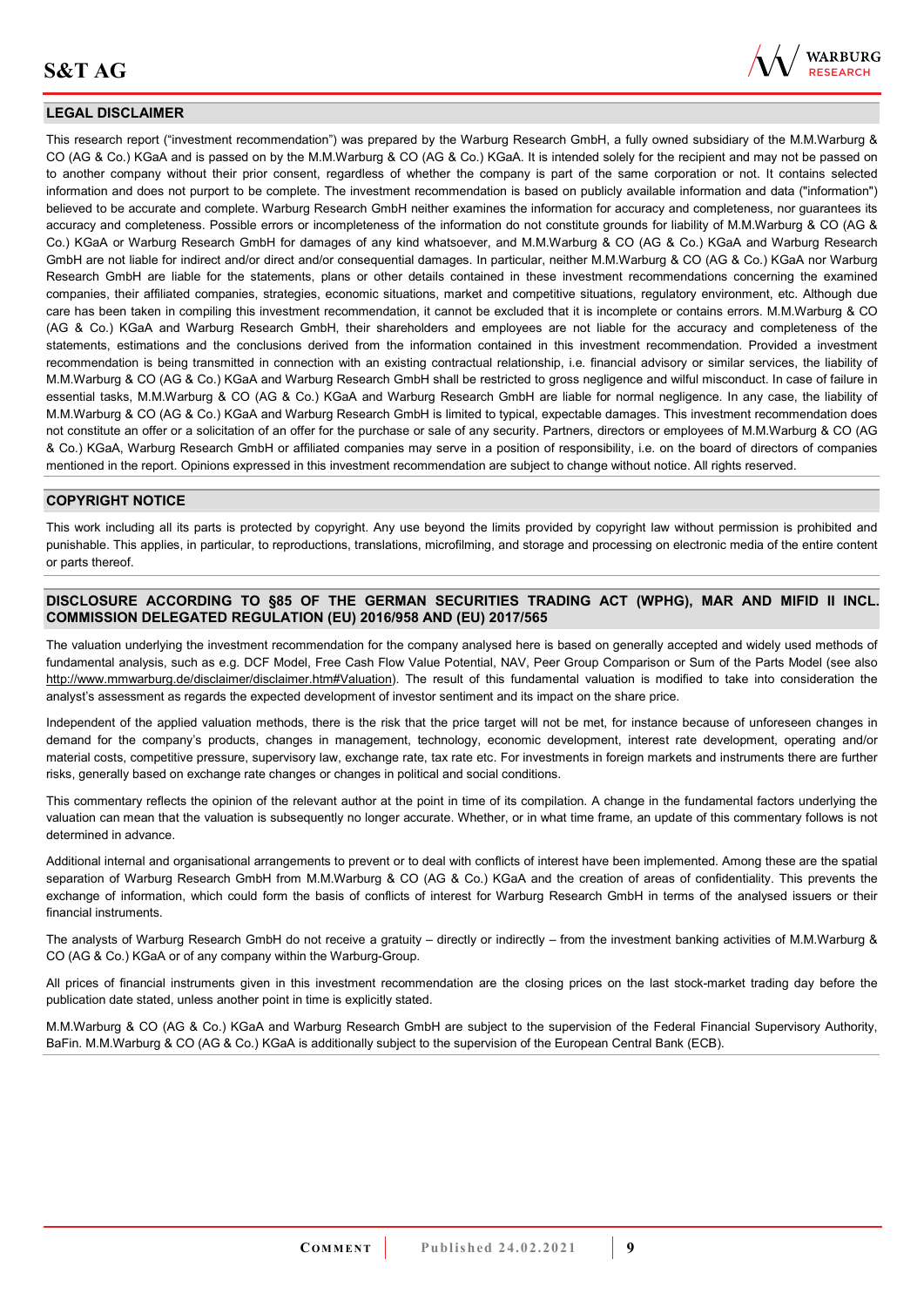

#### **SOURCES**

All **data and consensus estimates** have been obtained from FactSet except where stated otherwise.

The **Warburg ESG Risk Score** is based on information © 2020 MSCI ESG Research LLC. Reproduced by permission. Although Warburg Research's information providers, including without limitation, MSCI ESG Research LLC and its affiliates (the "ESG Parties"), obtain information (the "Information") from sources they consider reliable, none of the ESG Parties warrants or guarantees the originality, accuracy and/or completeness, of any data herein and expressly disclaim all express or implied warranties, including those of merchantability and fitness for a particular purpose. The Information may only be used for your internal use, may not be reproduced or redisseminated in any form and may not be used as a basis for, or a component, of any financial instruments or products indices. Further, none of the Information can in and of itself be used to determine which securities to buy or sell or when to buy or sell them. None of the ESG Parties shall have any liability for any errors or omissions in connection with any data herein, or any liability for any direct, indirect, special, punitive, consequential or any other damage (including lost profits) even if notified of the possibility.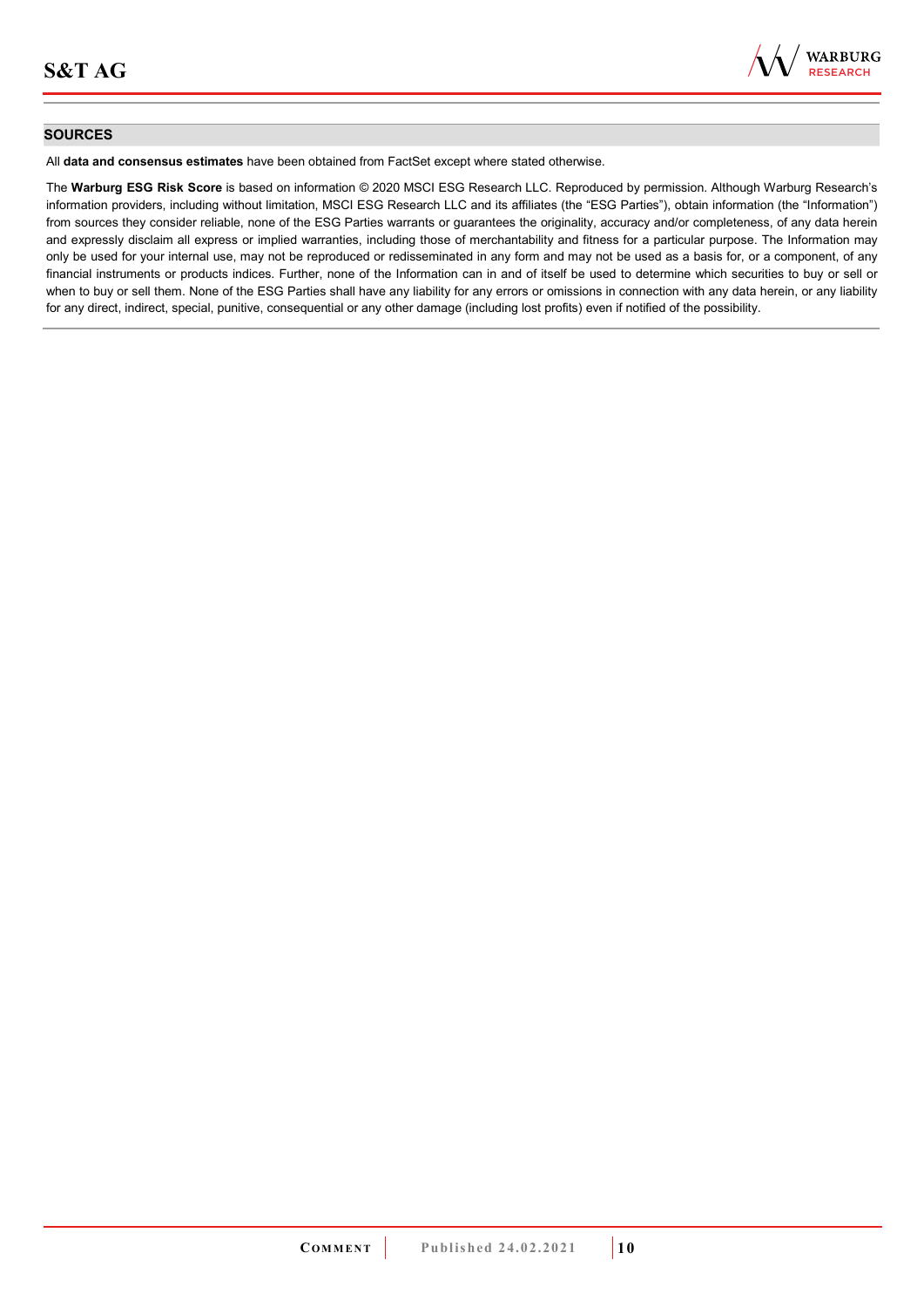**-4-** 

confidential business information.



#### **Additional information for clients in the United States**

1. This research report (the "Report") is a product of Warburg Research GmbH, Germany, a fully owned subsidiary of M.M.Warburg & CO (AG & Co.)

KGaA, Germany (in the following collectively "Warburg"). Warburg is the employer of the research analyst(s), who have prepared the Report. The research analyst(s) reside outside the United States and are not associated persons of any U.S. regulated broker-dealer and therefore are not subject to the supervision of any U.S. regulated broker-dealer.

2. The Report is provided in the United States for distribution solely to "major U.S. institutional investors" under Rule 15a-6 of the U.S. Securities Exchange Act of 1934 by CIC.

3. CIC (Crédit Industriel et Commercial) and M.M. Warburg & CO have concluded a Research Distribution Agreement that gives CIC Market Solutions exclusive distribution in France, the US and Canada of the Warburg Research GmbH research product.

4. The research reports are distributed in the United States of America by CIC ("CIC") pursuant to a SEC Rule 15a-6 agreement with CIC Market Solutions Inc ("CICI"), a U.S. registered broker-dealer and a related company of CIC, and are distributed solely to persons who qualify as "Major U.S. Institutional Investors" as defined in SEC Rule 15a-6 under the Securities Exchange Act of 1934.

5. Any person who is not a Major U.S. Institutional Investor must not rely on this communication. The delivery of this research report to any person in the United States of America is not a recommendation to effect any transactions in the securities discussed herein, or an endorsement of any opinion expressed herein.

#### **Reference in accordance with section 85 of the German Securities Trading Act (WpHG) and Art. 20 MAR regarding possible conflicts of interest with companies analysed:**

- **-1-** Warburg Research, or an affiliated company, or an employee of one of these companies responsible for the compilation of the research, hold a **share of more than 5%** of the equity capital of the analysed company.
- **-2-**  Warburg Research, or an affiliated company, within the last twelve months participated in the **management of a consortium** for an issue in the course of a public offering of such financial instruments, which are, or the issuer of which is, the subject of the investment recommendation.
- **-3-** Companies affiliated with Warburg Research **manage financial instruments**, which are, or the issuers of which are, subject of the investment recommendation, in a market based on the provision of buy or sell contracts.

MMWB, Warburg Research, or an affiliated company, reached an agreement with the issuer to provide **investment banking and/or investment services** and the relevant agreement was in force in the last 12 months or there arose for this period, based on the relevant agreement, the obligation to provide or to receive a service or compensation - provided that this disclosure does not result in the disclosure of

- **-5-** The company compiling the analysis or an affiliated company had reached an **agreement on the compilation of the investment recommendation** with the analysed company.
- **-6a-** Warburg Research, or an affiliated company, holds a **net long position of more than 0.5%** of the total issued share capital of the analysed company.
- **-6b-** Warburg Research, or an affiliated company, holds a **net short position of more than 0.5%** of the total issued share capital of the analysed company.
- **-6c-** The issuer holds shares of more than 5% of the total issued capital of Warburg Research or an affiliated company.
- **-7-** The company preparing the analysis as well as its affiliated companies and employees have **other important interests** in relation to the analysed company, such as, for example, the exercising of mandates at analysed companies.

| Company           |    | Disclosure Link to the historical price targets and rating changes (last 12 months) |
|-------------------|----|-------------------------------------------------------------------------------------|
| <b>S&amp;T AG</b> | b. | http://www.mmwarburg.com/disclaimer/disclaimer_en/AT0000A0E9W5.htm                  |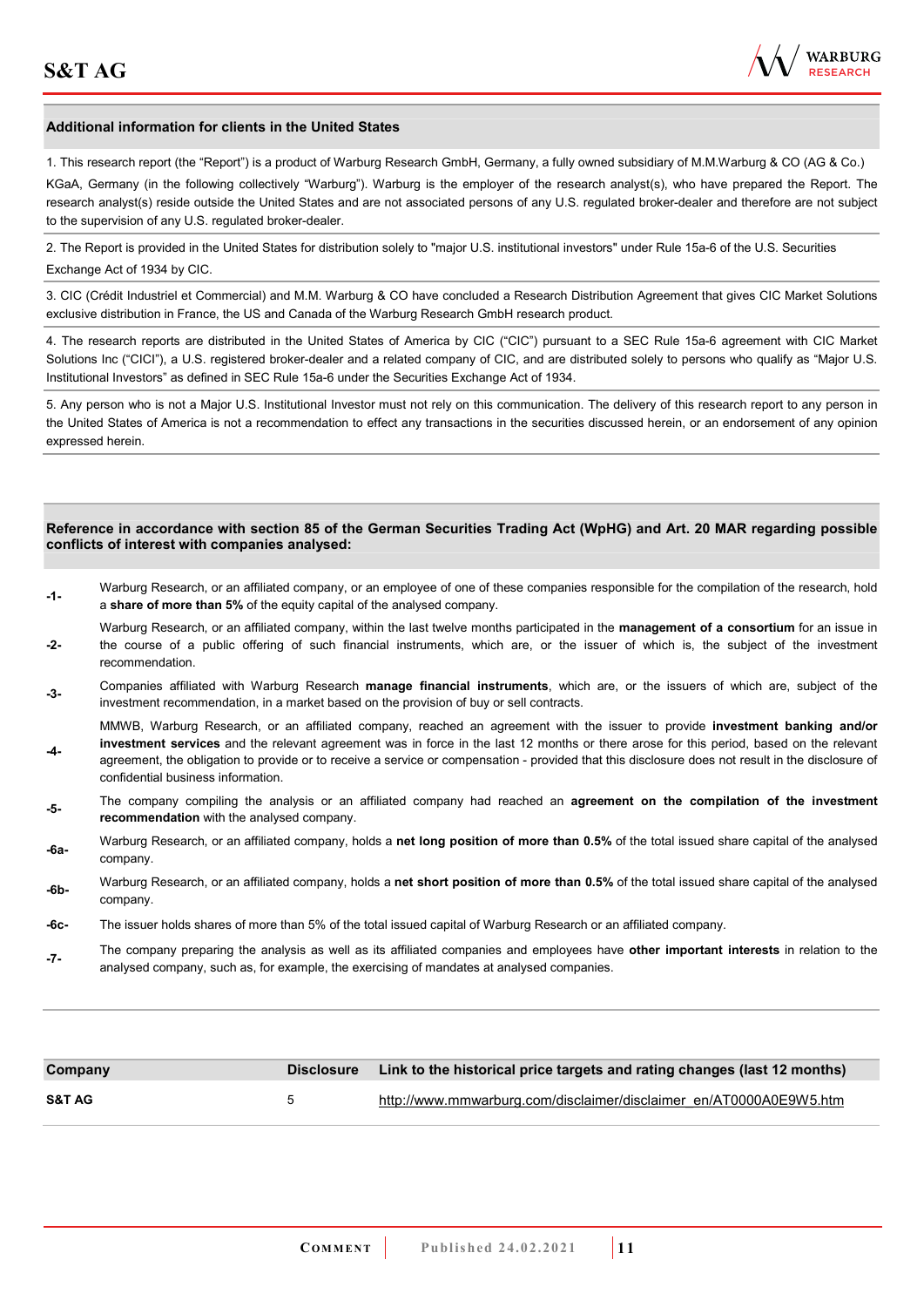

#### **INVESTMENT RECOMMENDATION**

Investment recommendation: expected direction of the share price development of the financial instrument up to the given price target in the opinion of the analyst who covers this financial instrument.

| -B-               | Buv:                     | The price of the analysed financial instrument is expected to rise over the next 12 months.                  |
|-------------------|--------------------------|--------------------------------------------------------------------------------------------------------------|
| -H-               | Hold:                    | The price of the analysed financial instrument is expected to remain mostly flat over the next 12<br>months. |
| -S-               | Sell:                    | The price of the analysed financial instrument is expected to fall over the next 12 months.                  |
| $\alpha$ $\alpha$ | <b>Rating suspended:</b> | The available information currently does not permit an evaluation of the company.                            |

#### **WARBURG RESEARCH GMBH – ANALYSED RESEARCH UNIVERSE BY RATING**

| Rating           | <b>Number of stocks</b> | % of Universe  |
|------------------|-------------------------|----------------|
| Buy              | 131                     | 63             |
| Hold             | 62                      | 30             |
| Sell             | 8                       | $\overline{4}$ |
| Rating suspended | 6                       | 3              |
| <b>Total</b>     | 207                     | 100            |

#### **WARBURG RESEARCH GMBH – ANALYSED RESEARCH UNIVERSE BY RATING …**

**… taking into account only those companies which were provided with major investment services in the last twelve months.** 

| Rating           | <b>Number of stocks</b> | % of Universe |
|------------------|-------------------------|---------------|
| Buy              | 38                      | 79            |
| Hold             |                         | 15            |
| Sell             | 0                       | 0             |
| Rating suspended | 3                       | 6             |
| <b>Total</b>     | 48                      | 100           |

#### **PRICE AND RATING HISTORY S&T AG AS OF 24.02.2021**



Markings in the chart show rating changes by Warburg Research GmbH in the last 12 months. Every marking details the date and closing price on the day of the rating change.